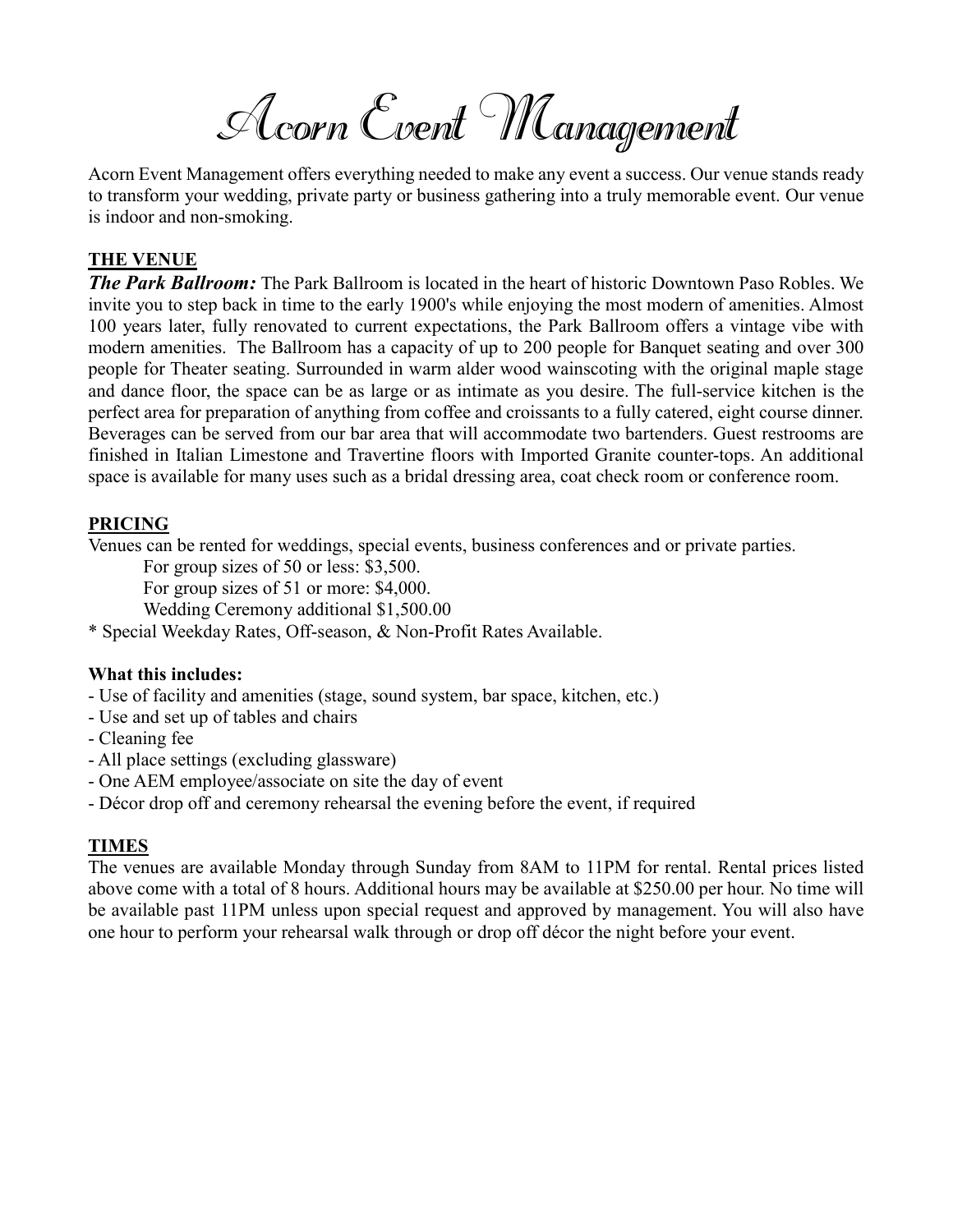# **AVAILABLE ITEMS**

#### **Tables and Chairs**

These items are included with your rental of Facility for use during your event. These items are provided in their AS IS condition. You are advised inspect the items well in advance for event to determine whether they are suitable for your intended use.

- 24 60" Round tables
- 15– 6' Rectangle folding wood tables
- 15 8' Rectangle folding wood tables
- 15 8'x18" Conference tables
- 1 4' Classroom style Tables
- 10 Cocktail Tables or Bistros Tables
- 180 Warm alder wood chairs with cushion seat and back Or
- 180 Cherry Chiavari chairs with black seat cushions (rental fees apply to Chiavari chairs)

# **Also Available With Rental of Facility:**

Beverage Service Area (Bar) House Sound System with wireless mic. Place Settings\*

**\***Place settings vary and are available up on request

#### **COORDINATION**

Acorn Event Management, LLC ("AEM") does not supply a wedding/special event coordinator/planner during your event. If you are looking for a wedding/special event coordinator/planner, AEM has recommendations available, including an onsite planner. Please contact AEM for fees and terms applicable to event coordinator/planner for hire. There will be an AEM employee or associate on hand during the event to ensure the proper use of the venue only. We highly recommend you hire a coordinator to ensure that your event runs exactly as you planned it.

# **INFORMATION**

**Booking & Deposits**: To confirm your booking, we require a signed copy of the contract, the security deposit, and fifty percent (50%) of the venue rental cost. The full balance is due no later than 14 days before the event. Any "day of" costs and expenses (additional rentals, time coverage, etc.) are due and payable immediately upon completion of the event.

**Security Deposit**: A security deposit in the amount of \$500.00 must be received by AEM in order reserve the venue. The Security Deposit is fully or partially refundable provided that the venue is returned to the same condition it was prior to the event. In the event of damage or if you incur any other charges or fees which are not timely paid, all or a portion of the Security Deposit may be retained to cover this expense. Any unused portion of the Security Deposit will be refunded to you within 14 days after date of event.

**Payments:** We only accept cash or check made payable to "Acorn Event Management, LLC."